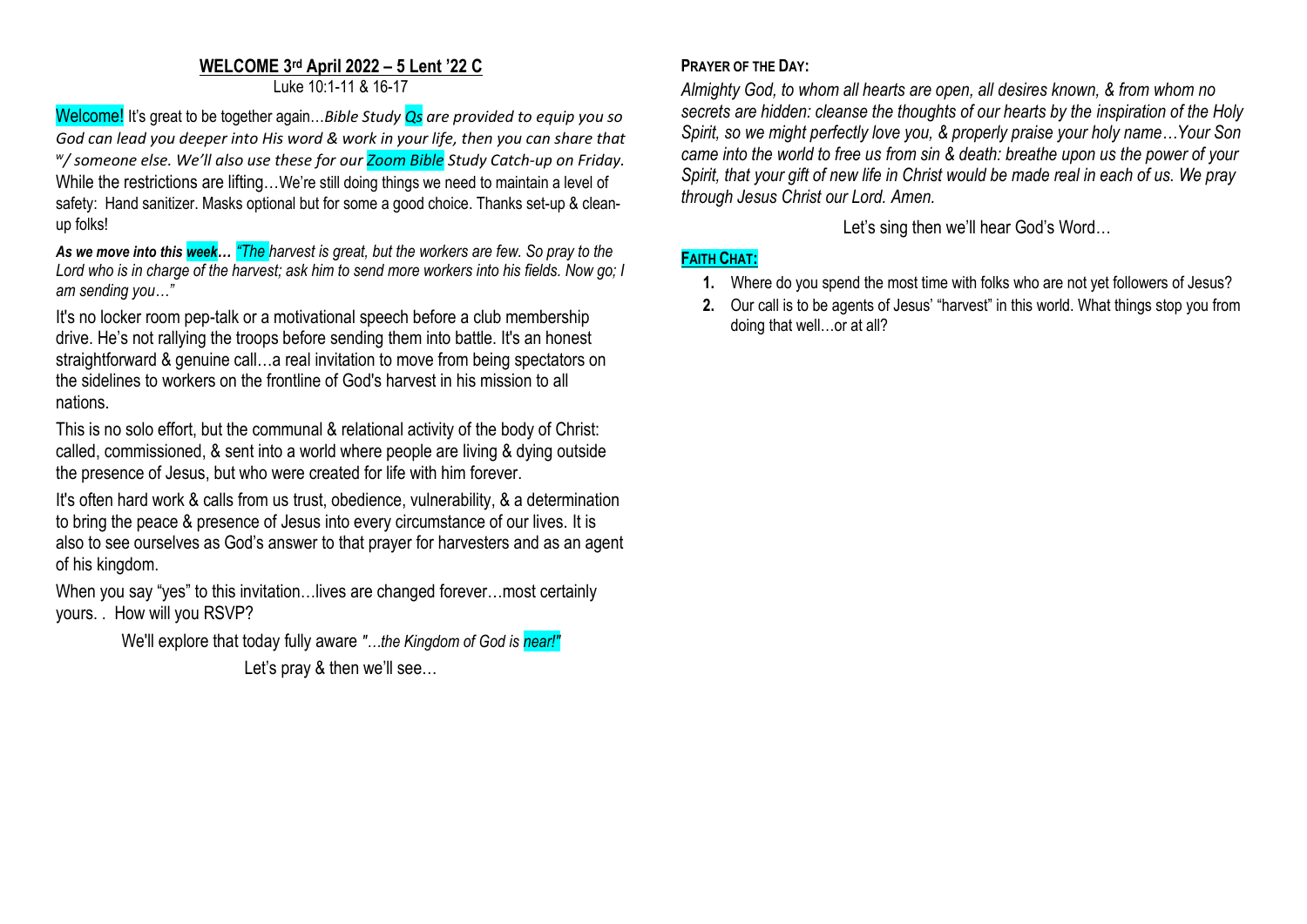#### **5 LENT '22 C – RSVP: INVITATION TO HARVEST**

We know what this is...& this & this & this...This is what *harvest* looks like from our usual vantage point. When it gets to *THIS*…harvest. *THIS* is the goal…the object of planting anything is harvest. Flourish reproduce harvest…flowers - grass – fruit veggies - trees. If we don't get *here*…it almost doesn't matter. Bugs blight frost drought flood…Anything short of this…we think failure. If we don't get *here…*we think failure.

Too often I think we (& I also mean *ME*) have that same thought about this...& this & this & this…That if we're not bringing in the sheaves filling the seats baptizing the masses… we're failures. If we can't share our faith w/ someone & "close the deal" (my Baptist friends in Tx say) get the sinner to repent - lost sheep to baptism - prodigal to the altar …what's the point? We feel like a failure if our kids/grandkids live distant from worship…flat-mate/spouse is always on the fringe/somewhere else…high school BF neighbour, workmate simply shuts down at the first mention of Jesus…We feel we've failed as Xns. I think we need to get over that... Jesus shows how...

1<sup>st</sup>...<sup>It</sup> is unavoidable followers of Jesus are intended to be disciples who make disciples. Mt 28:18-20 is the Great *Commission* not a good *suggestion*. Our lives are intended to be so overpowered by the Holy Spirit & so infused w/ God's word that the life of Jesus at work in us is visible, real, compelling & at times irresistible…We are to be able to share what Christ has done & is doing in us & not be afraid of opening our Bibles hearts mouths homes hands refrigerators or wallets to make the point clear. But in that Jesus knows what many of us find out: *But if a town refuses to welcome you …Anyone who rejects you…* Sometimes they say "No." Sometimes loudly…forcefully …ignoringly. But whether they receive you or reject you it is clear one thing has in fact occurred: *'The Kingdom of God is near you now.' – has come near – is near* Wherever you are that is…you can walk away from rejection dust free but you bear the kingdom wherever you go…Wherever you are that is…

2<sup>nd</sup>…Equally unavoidable followers of Jesus are agents of God's Kingdom. If you are baptized you are a bearer of the presence & power of Christ risen & ruling over all things. You are the temple of the Holy Spirit. You have an authority not your own greater than any this earth can muster*…"Lord, even the demons obey us when we use your name!"* You never have to apologize for publicly living your faith...or  $w_{hold}$  the public expression of your faith because someone might be uncomfortable. Ok fine… what does that look like? *"Whenever you enter someone's home, first say, 'May God's peace be on this house.'"* …bearing God's kingdom business?

Jesus did not send the 72 out to conquer, fix or change the towns & places they would go but to bathe those places w/ his peace. In fact Jesus never tells us to fix the problems of this world…certainly not to fix any person. He does however so saturate our hearts w/ his presence power & peace that *WE* are transformed & live w/ the capacity to bring that peace into any & every circumstance of our lives & only his presence power & peace can transform anything. Which means…to love neighbour as we love self…to see this person as bearing the image of God just like we do…to see & respond to them on that basis as people of dignity (even if they live undignified) honour (even if they live beneath honourably) value & worth (even if we can't see it).

To bear the peace presence power of God's Kingdom is to be more lamb less wolf. You don't have to live in attack mode but in the vulnerability of *loving your enemies & doing good to those who hate you…forgiving 70 X 7…turning other cheek.* To bear the peace presence power of God's Kingdom is that you become the most generous person you know…most hospitable…best listener…most caring  $w_0$  taking over someone else's life for them...take care of the log in your own eye <sup>b</sup>/<sub>4</sub> you even think about their speck…you live by mercy & grace not by assuming your own superiority. Offering the peace of Christ is more than a friendly handshake, a warm hug, or a "How are you? It's good to see you." It's to acknowledge/respond to another person seeing their worth/value as a human being, regardless of whether they are family friend enemy or stranger. I reject the very idea of "stranger danger" Not everyone I don't know is a threat to me or those I love. *Stranger is a friend you haven't met yet – Will Rogers*

3<sup>rd</sup>…The harvest of the Kingdom is a team event. Do you see how Jesus sends out the disciples? *The Lord now chose seventy-two other disciples & sent them ahead in pairs to all the towns & places he planned to visit.* If you try to live your faith on your own…apart from the body you will never see anything produced…not in here & certainly not out here. Over/over again Paul writes for the churches to pray for him In Jn 17 Jesus prays, *I am praying not only for these disciples but also for all who will ever believe in me through their message. I pray that they will all be one, just as you & I are one—as you are in me, Father, & I am in you. May they be in us so that the world will believe you sent me.* Jesus prays for the cascading effect of his church generation to generation to generation in a unity  $w_{in}$  w/ Him & w/ the Father until the last day... Why? So that when the world sees us living in unity encouraging praying for supporting uplifting caring for one another together…it will have no choice but to see the work of Christ in us & believe his work on the cross is also for them. If you live distant from the body & distant from your brothers/sisters in the body that distance ultimately hurts your soul...church by computer/convenience is not the same as being part of the body.